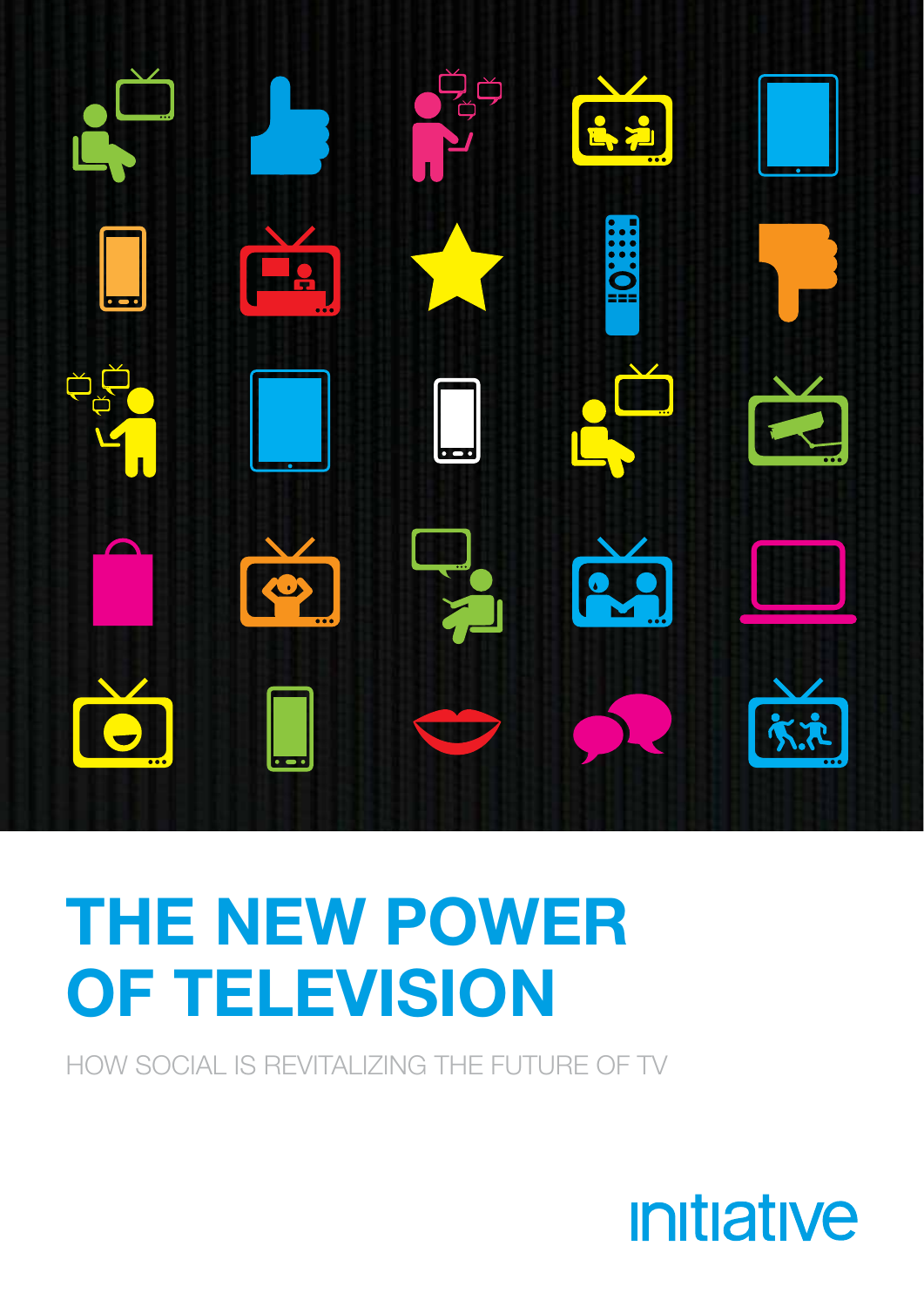

### Methodology

This project was part of Initiative's Consumer Connections global research program which now spans in excess of 50 countries. Our study's sample was designed to identify those actively engaged in social media. As part of this study we conducted over 8,000 online interviews with consumers aged 16-54. Interlocking age/gender and regional quotas were set to reflect the national population in each country. The only significant exception is China, where the focus was on Tier 1, Tier 2 and Tier 3 cities.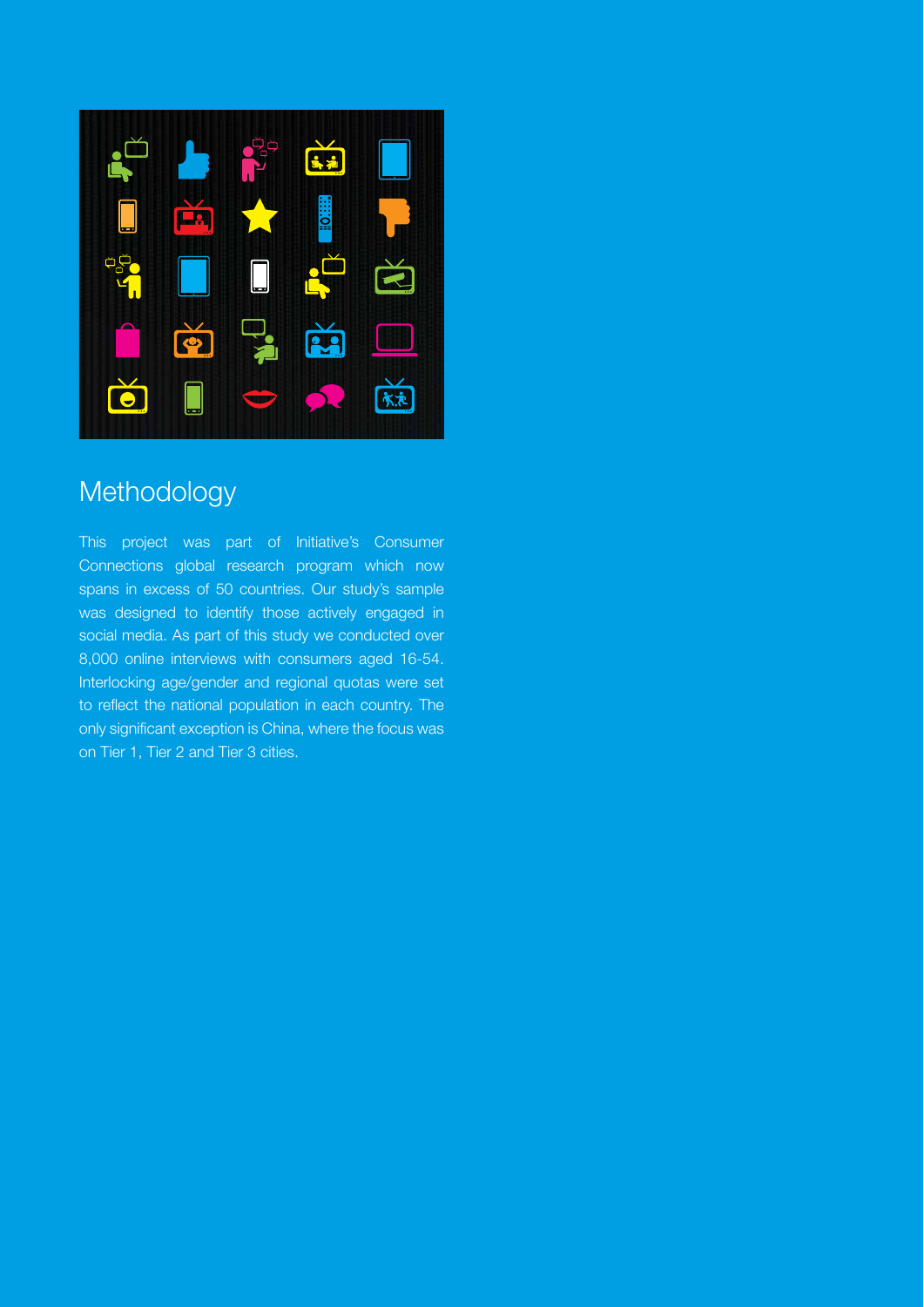### **TV, POWERED BY SOCIAL, WILL BECOME MORE IMPORTANT TO MARKETERS**

Television in many ways has always been a social phenomenon. It has been the fixture that anchors family life; a cultural phenomenon whose impact is felt across generations and across geographies. It has inspired much conversation and debate, whether face-to-face or online.

In the past decade, many marketers have declared the death of TV due to the widespread adoption of digital media, social media and mobile. This challenge becomes apparent with the disparity between the average time spent watching TV daily - roughly three hours a day - and the average daily time spent online, 4hrs 36mins. And with smartphone usage continuing to make gains, the access to the web and social networks continues to climb.

It is precisely at this moment, with digitally-enabled social influence becoming a more global phenomenon - and in some markets social media entering a new age of maturity - that we believe the dynamics between social and television offer marketers unprecedented opportunities.

We undertook a robust online multi-market study of 8,014 TV and web users aged 16-54 across eight countries: Argentina, Australia, Canada, China, Germany, the Netherlands, the US and the UK. We examined how and why they used TV and digital, looking closely at understanding what drives their behaviors. What we found:

- **1. Social and TV provide a powerful synergistic media pairing in ways we did not expect.**
- **2.** A specific group of highly-engaged TV viewers are leading **the way in their ability to activate TV through social – and their infl uence extends to advertising and purchases.**
- **3. Getting the most from the pairing of TV and social means managing complexity – but the rewards for marketers are**  significant.

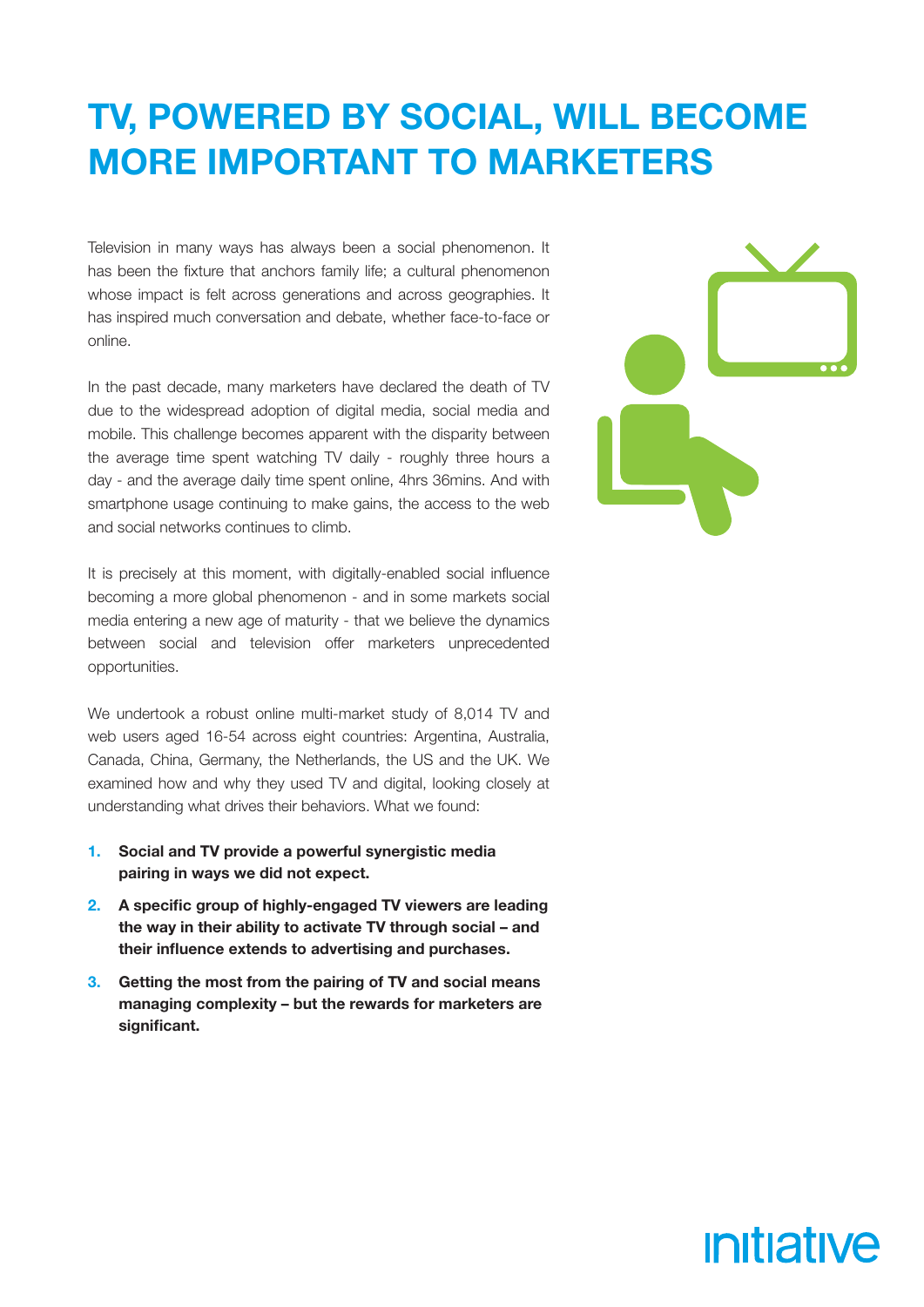## **INTRODUCING THE TV TALKER**

### **Highly engaged consumers are leading**

Social TV is an established industry buzzword. We most often think of Social TV as TV amplified through social. Invest in a big mainstream television event, whether it's a World Cup soccer match, or the Oscars, or a long-awaited series finale, and then connect the TV event to fan pages, promotions and hashtags to drive sentiment and participation. Well executed, this approach can deliver strong business outcomes, such as search, enquiries, even sales.

Our study revealed how TV and social work in combination. Television programming has major talk value: 85% of all TV viewers in our survey say they talk about TV shows, and over half of those surveyed, 54%, are talking about those shows online. TV directly produces online sentiment.

But exactly how engaged are those who are talking about TV? Our research identified a group of consumers who we call TV Talkers: highly engaged in pop culture and particularly in TV, they post, blog, or tweet about their favorite shows online a minimum of once a week. TV Talkers are not a niche group: they comprise, across the markets surveyed, a full 22% of the total group.

### **TV Talkers Around the World**

And, not only is the group large enough in terms of size, they also generate significant content. Of this group more than half are posting a minimum of once a day. That's a lot of TV Talk.



*% of all viewers that talk about TV shows online (left)*

*vs. % of TV Talkers (talk about TV 1+x/ week online) (right)*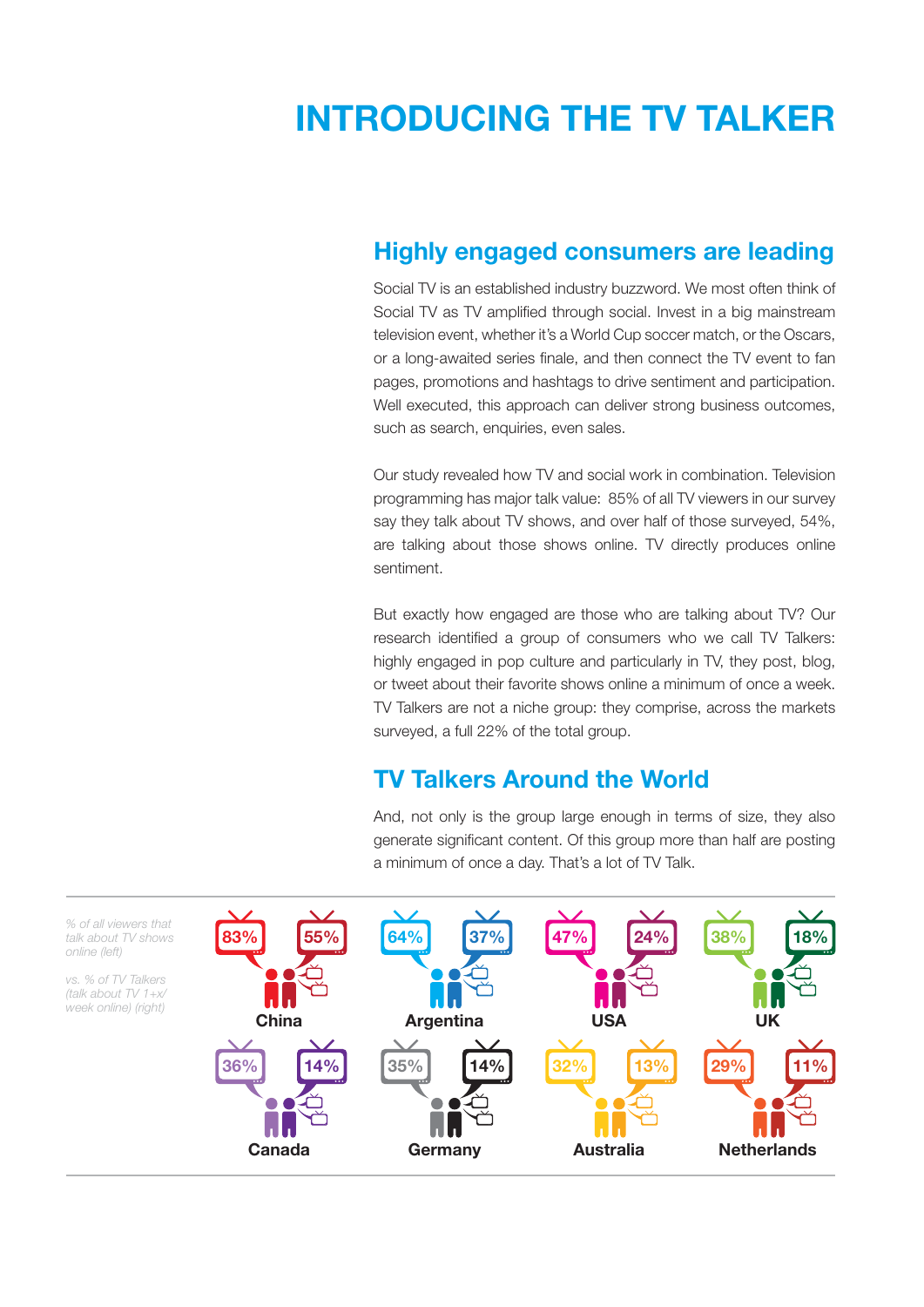### **Social is driving people back to TV**

What did surprise us, however, is that the need for online conversation, as social media matures, is actually attracting highly engaged viewers back to TV. That's exactly what we found when we looked across the entire surveyed population.



#### **% of TV Talkers who watch more TV to fuel conversation**



TV is driving social conversation and actions, and the need for online conversation is driving people to watch more TV. This synergistic behavior is even more pronounced among TV Talkers – this is especially important for marketers.

# **Initiative**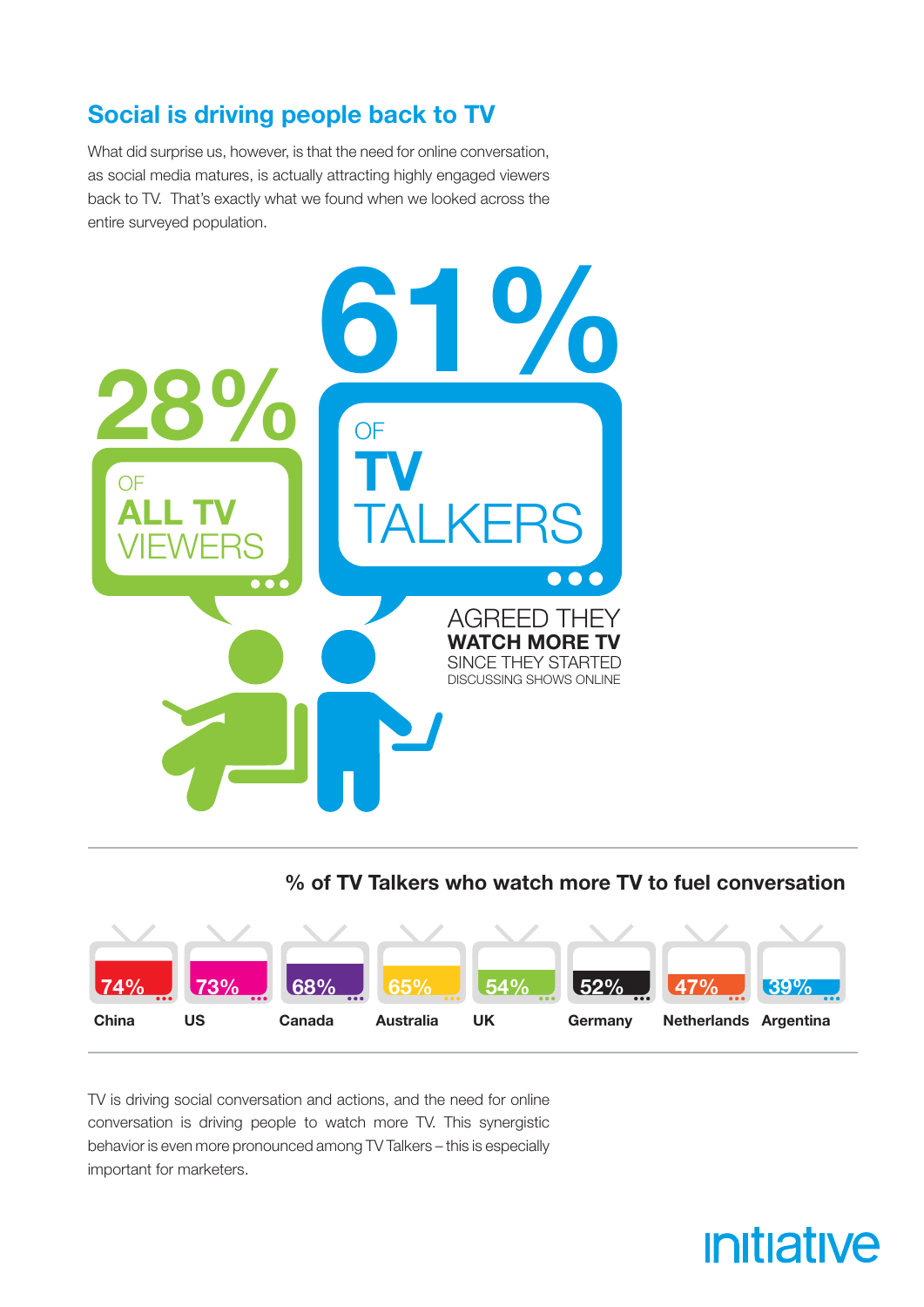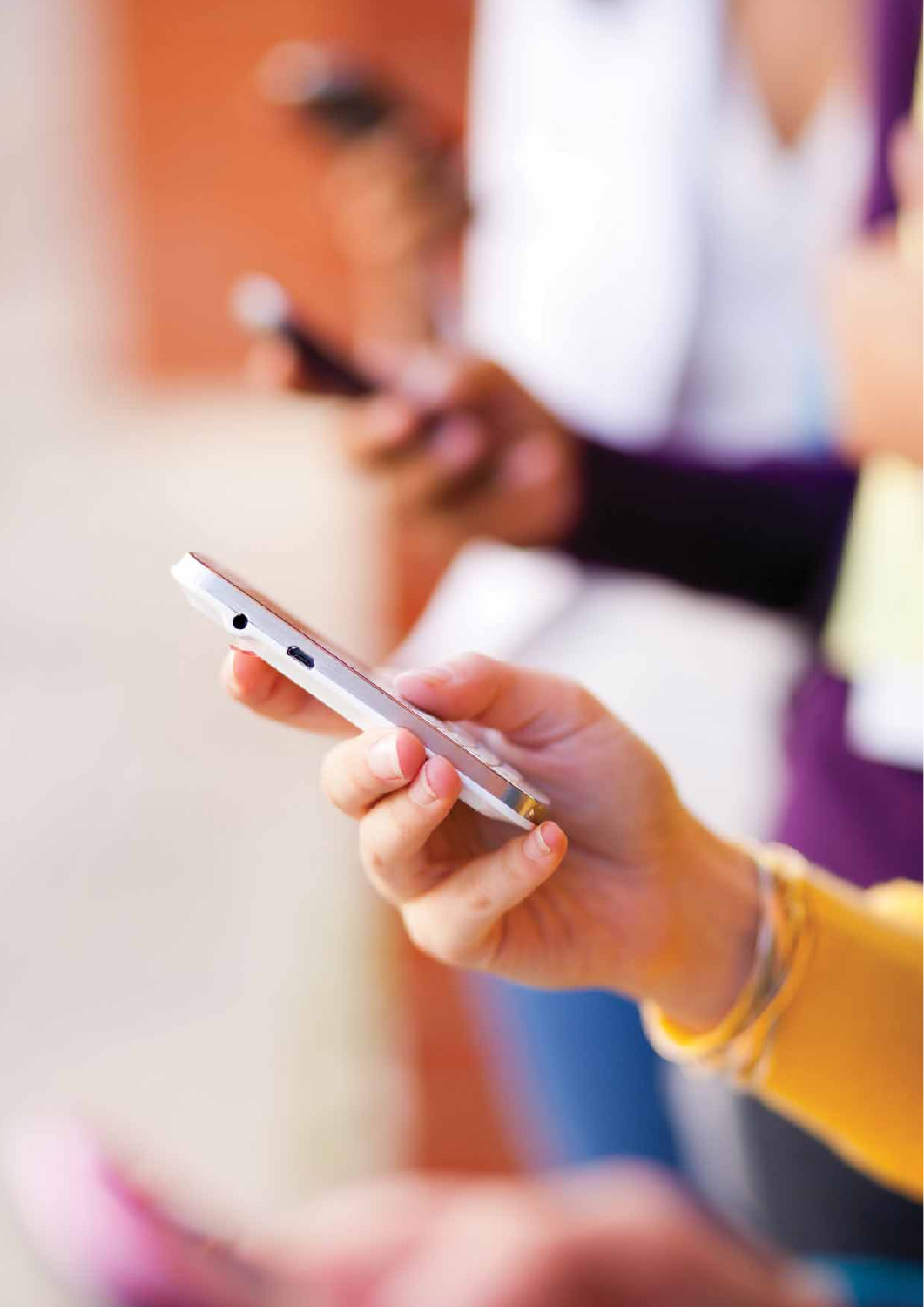## **TV TALKERS: KEY INFLUENCERS, TELLING YOUR BRAND STORY**

### **Celebrity is key to Social TV**

When we looked closely at what drives this behavior, it's clear that TV Talkers are passionate about celebrity and pop culture. This is particularly evident when we dig into motivations by market.

If we compare top markets for TV Talk to the markets that are not as strong for this behavior, celebrity culture stands out as the most significant driver.



This passion for pop culture is pivotal for marketers because the TV Talker treats advertising like an element of pop culture – they will actively share brand advertising they love with their social network.



*Base: TV Talkers in each market*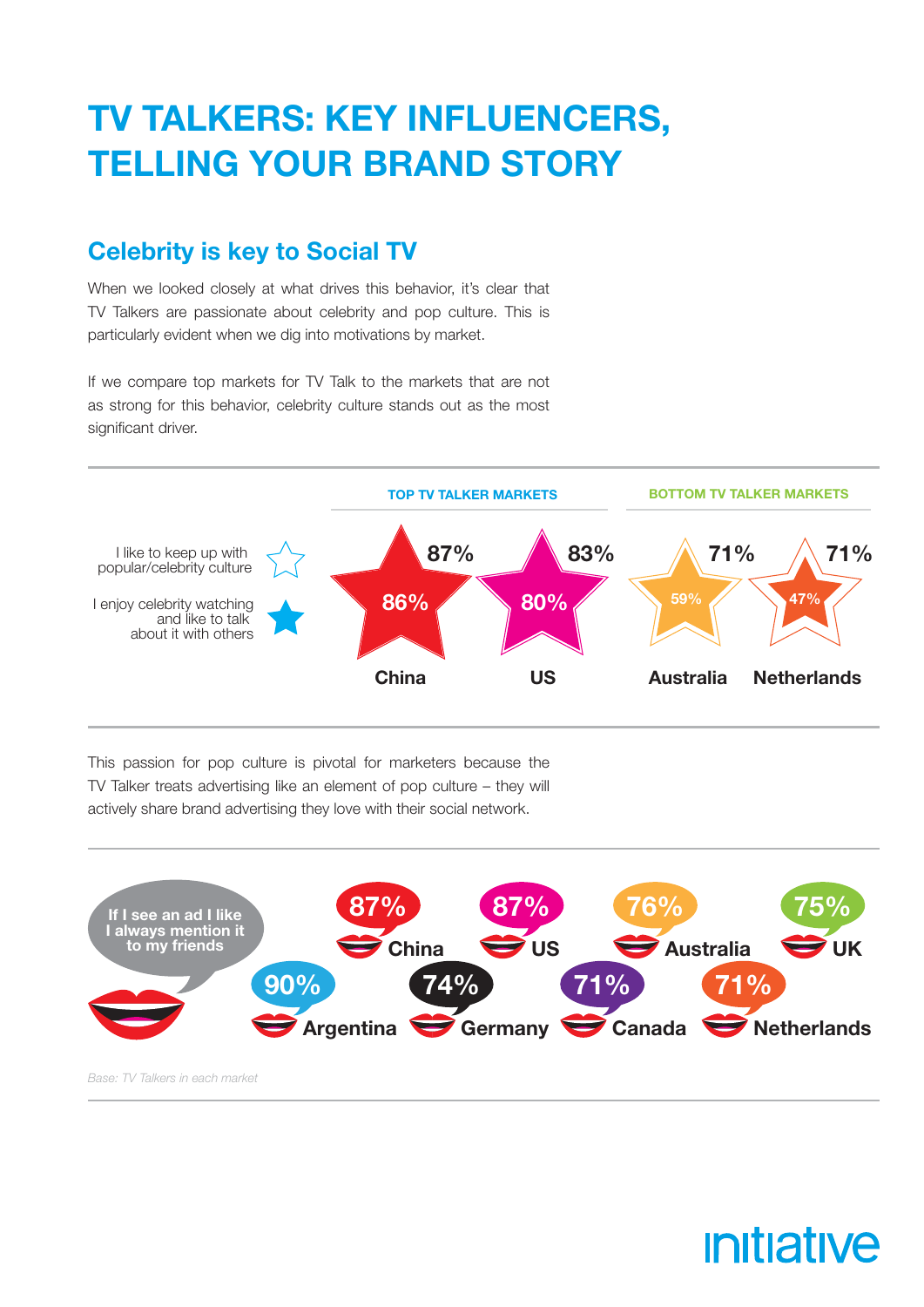TV Talkers are also Ad Talkers – they actively share advertising with their friends and turn it into web content.



**27% of TV TALKERS who talk about TV ads** post about brand ads every day

TV Talkers are willingly, enthusiastically talking about advertising. What makes this a critical opportunity for marketers is how this works across the TV Talkers social network.

### **Telling your brand story for you**

TV Talkers are very sociable people – they are far more likely to be the organizer of social occasions, and would prefer to spend their spare time with their friends over family. Social media supplies the fuel to keep in constant touch with their friends - 82% say they talk about TV shows to show their friends that they are watching. And, with social media, their ability to share conversation beyond their immediate circle gets magnified.



FRIENDS WITH WHOM I ONLY HAVE REGULAR **FACE-TO-FACE** CONTACT



FRIENDS WITH WHOM I ONLY HAVE REGULAR CONTACT **FACE-TO-FACE AND ONLINE**



FRIENDS WITH WHOM I ONLY HAVE REGULAR **FACE-TO-FACE** CONTACT **PLUS FRIENDS THAT I ONLY KNOW ONLINE**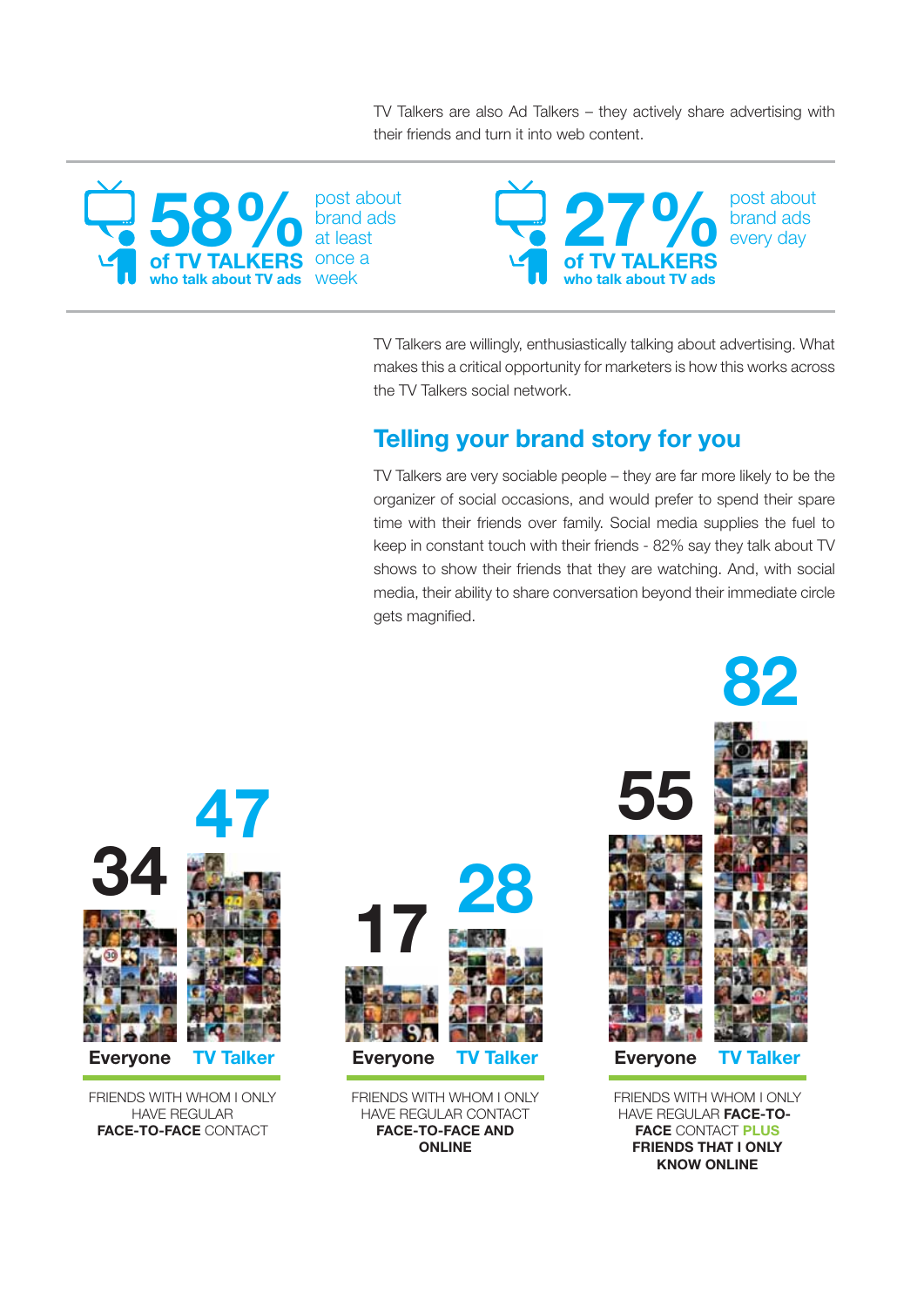Simply put, TV Talkers have a much larger social network than the viewing population. They have a large "inner circle" group with whom they meet both face-to-face, and post regularly online. Most interestingly, however, is that they have 35 people with whom they have regular online contact whom they have never met.

And, because they are extremely sociable people, they also consult and dispense advice regularly about product purchases and brand recommendations, far more than the average TV viewer.



The TV Talker is a critical influence group for marketers  $-$  they willingly talk about ads, they expect to play a key role in purchase decisions, and they are willing to tell your brand story across a very large social network.

In order to engage with this key influence group, we must fully understand how the two touchpoints of TV and Social work together.

#### **Key points for marketers**

- **TV and Social drive each other:** The two touchpoints work together – marketers must have strategies to manage synergies.
- **TV Talkers are the key influencer group** whose impact is felt all the way to the cash register – consider them as a target that can work hard for your brand.
- **TV Talkers will tell your brand story:** The era of "talkable" ads has transformed into "shareable" ads – as TV Talkers will share ads they like and post frequently to their larger social network – more people, telling your story, more frequently.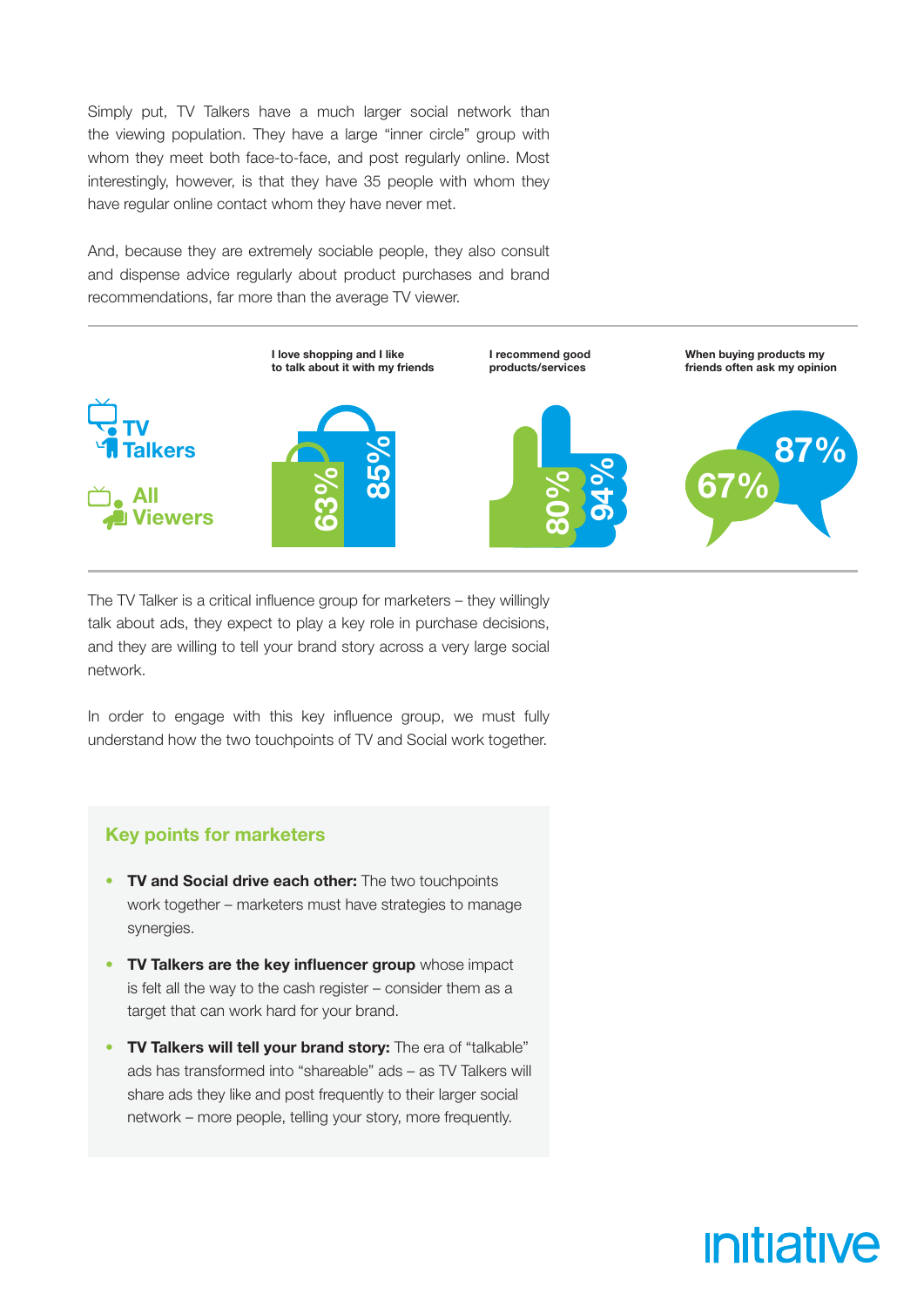### **UNLOCKING THE POWER OF SOCIAL TV**

We looked extensively into how people use TV and social together to understand exactly how to adapt to the TV Talk behaviour. We found that it is a significantly complex experience that involves multi-tasking and mapping out technologies and genres to engage with TV Talkers.

### **Not all genres are created equal: culture drives talkability**

Not unexpectedly, news and sports are the most talked-about genres across cultures, followed by reality. However, the real story is that when we focus on TV Talkers and their genre preferences, the cultural differences across markets become very clear – not all genres are created equal in their ability to drive TV Talk.

However, starting with the type of show is only the beginning – understanding how technology works with TV is the next step.

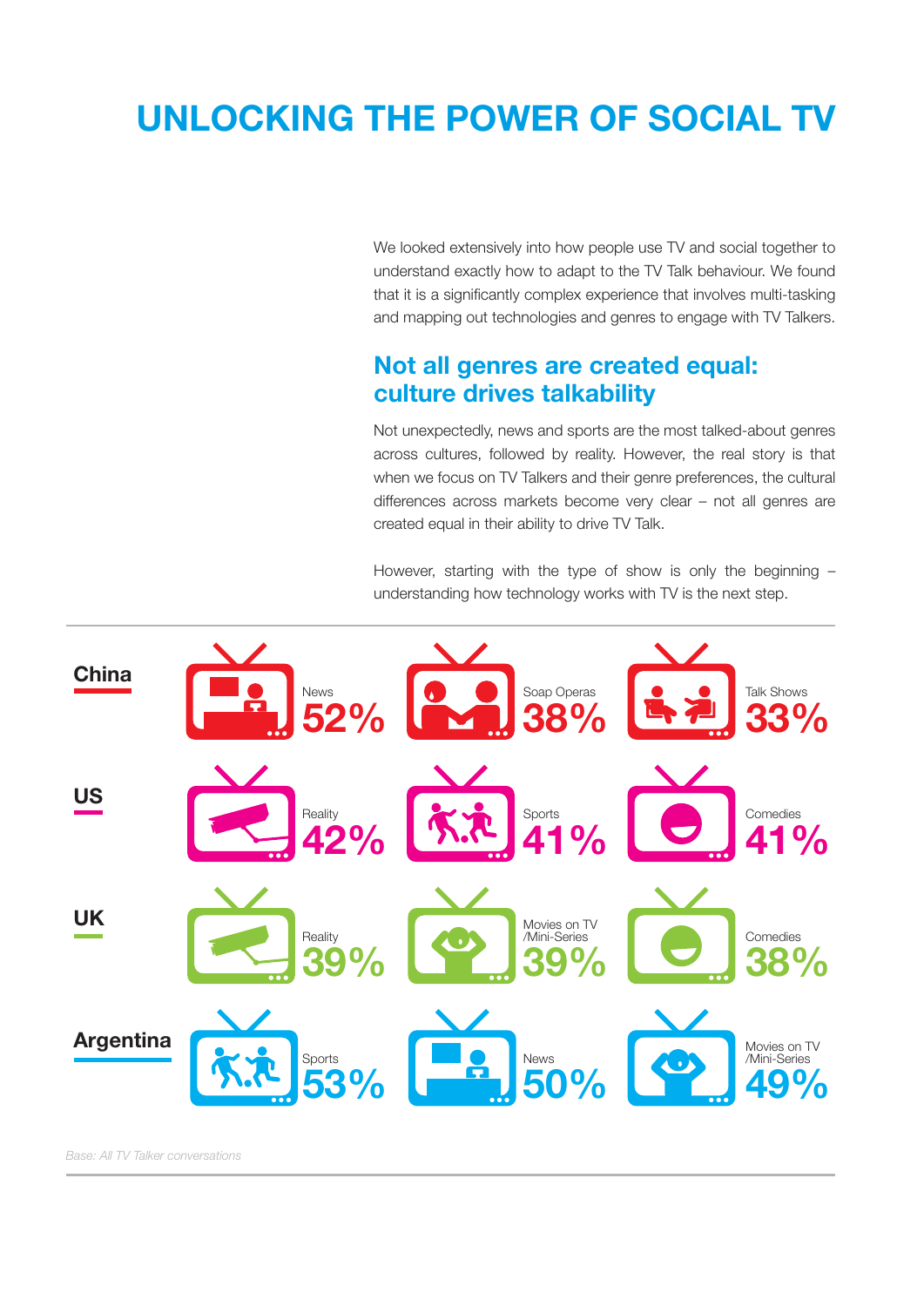### **TV Talkers use a variety of devices**

Although traditional face-to-face conversations are still important, Social TV conversations happen across a wide variety of devices. This is now true across the entire viewing population. Where it gets interesting, however, is how much TV Talkers are starting to prefer technology over face-to-face contact.



*Base: TV viewers who talk about TV shows and TV ads*

We looked very closely at mobile use, keeping in mind that smartphone penetration would have an impact on how mobile is being used. However, we found that texting was by far the most popular use of mobile across markets irrespective of smartphone penetration, with the UK and Argentina being on a par, despite the fact that smartphone penetration in Argentina is half that of the UK.



#### **Case study: Veet**

When launching Reckitt Benckiser's "Veet EasyWax" in Germany, Austria and Switzerland, we had to find a way to address young women and change their hair removal habits from shaving to waxing. We needed a testimonial that clearly differentiated EasyWax from the competitors and which women could trust. We chose the massively popular show, "Germany's next Topmodel", and hilarious catwalk coach Jorge Gonzalez to be the centre of our multi-channel campaign. We scheduled live placements in the show to introduce "EasyWax" and Jorge as our "live" demonstration. Shareable How-to videos with Jorge were seeded online to educate the target group and, of course, linked to Facebook, Twitter and other social media activities to encourage passalong and sales. Jorge's testimonials drove an explosion in conversation and sales. Google search inquiries rose by 457% and the client saw an average ROI of 4.73 - up to 7.9 in one week.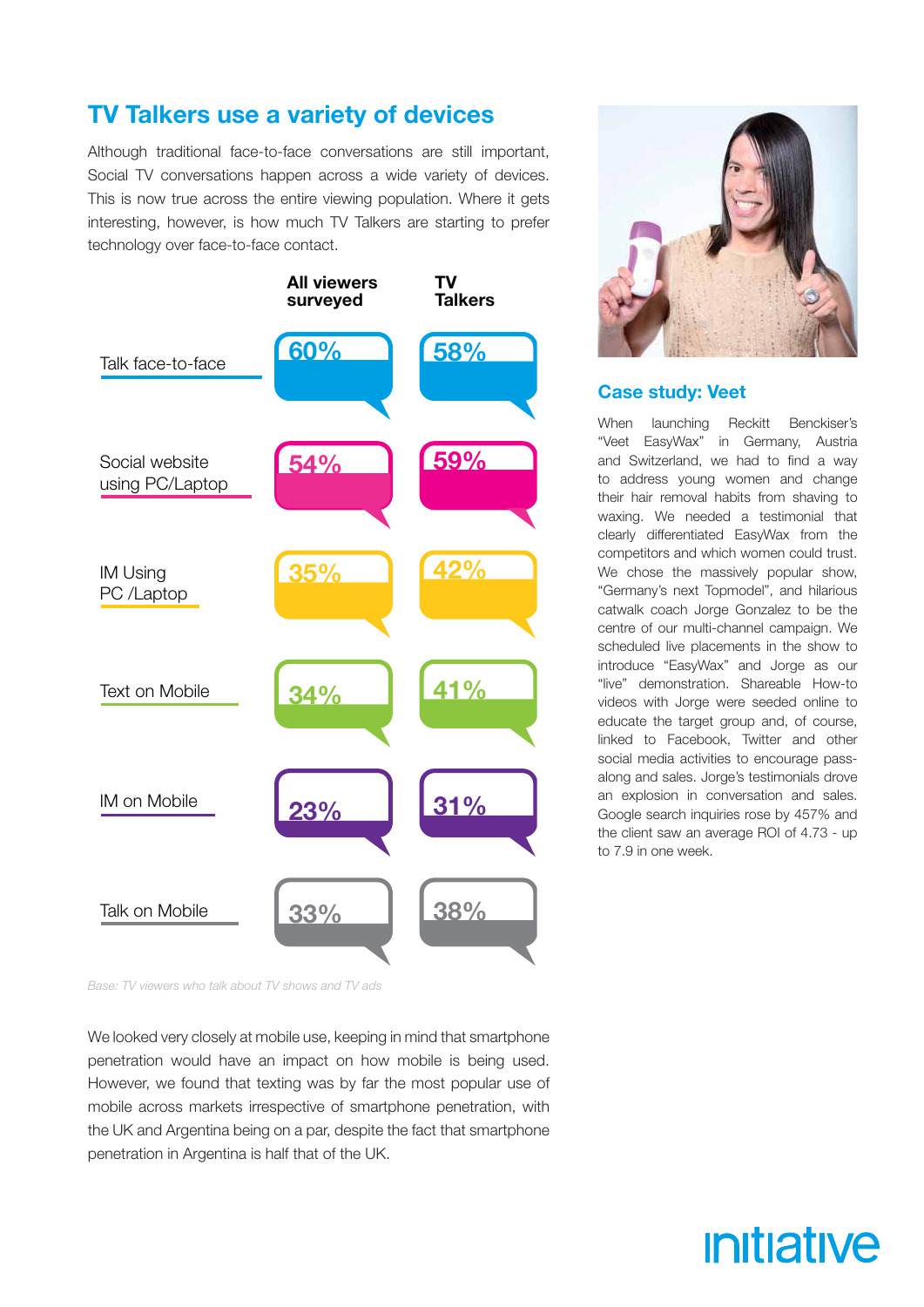### **When multitasking is a good thing**

There is also a high degree of multitasking, with 58% of those surveyed using more than one device at a time, combining face-toface conversations with mobile texting, or using texting, microblogging and online forums simultaneously.

#### **Viewers using more than one device when discussing a TV show/ad with other people**



We have for so long considered partial attention the enemy of the persuasive advertising model that it seems difficult to accept that this phenomenon could actually benefit marketers. But in fact, partial attention and multi-tasking are exactly what enables TV Talkers to do what they love to do – connecting with as many people as possible around TV, pop culture and advertising. When asked why they multitask, TV Talkers revealed:



**It's a good way of talking to more than one person at a time**

**Some methods of conversation are more instant than others**





**It enables me to share different kinds of content as well as discussion**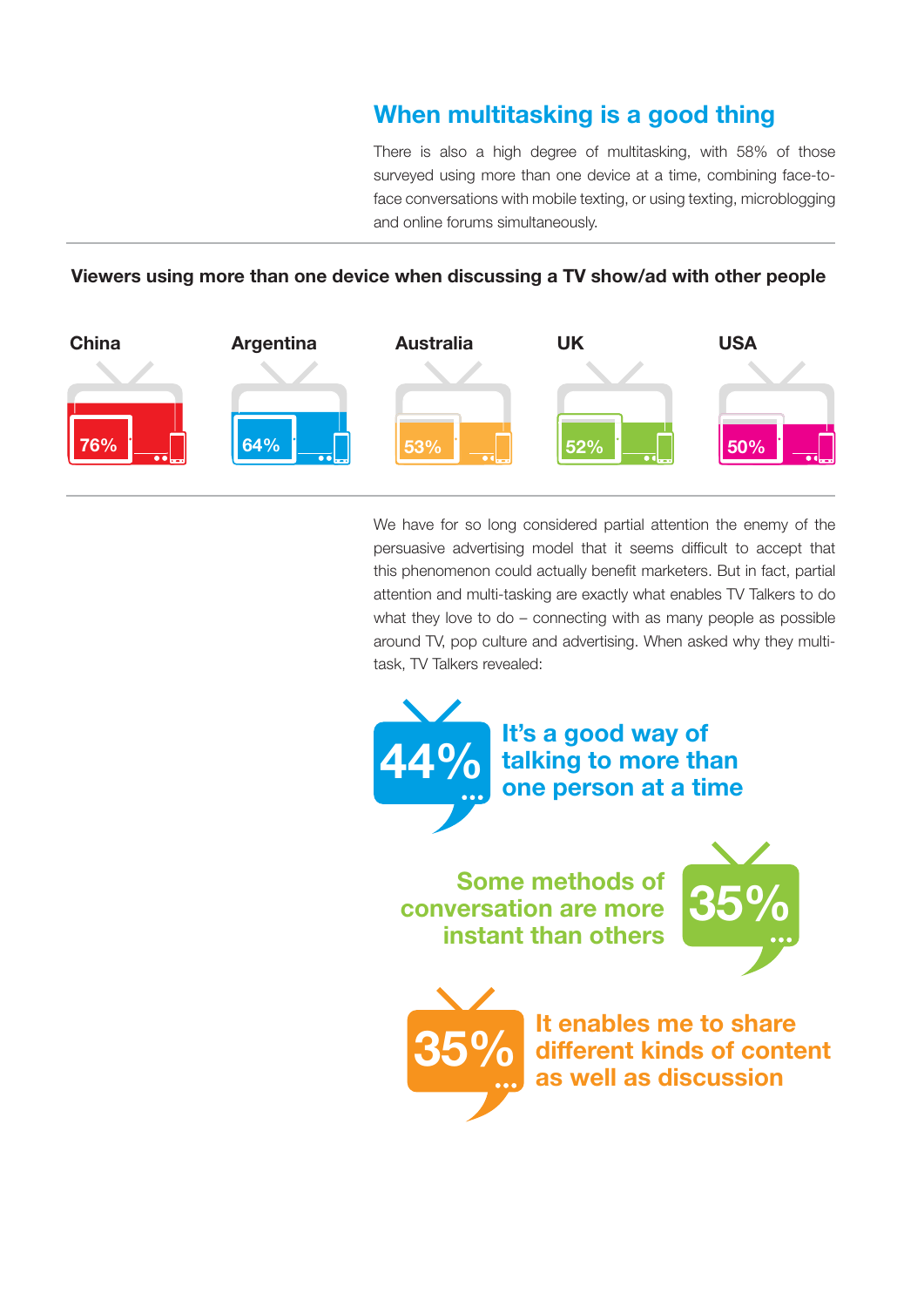### **TV Talking is an experience over time, with "live TV" as the main event**

TV Talkers post before the program to anticipate and to engage with their social circle, and they post after the program to debate and discuss. But the good news is that this phenomenon is not only driving a return to TV – it is driving a return to watching TV live, with 43% watching the show and another 36% continuing to watch during commercial breaks.

That's when the multi-tasking across different devices peaks, as TV Talkers seek to create a live and interactive experience across their social circle.



#### **Social TV: When TV Talk Happens**



#### **Case study: Kia Optima**

As official car of the NBA, Kia Optima was also the official vehicle of the NBA All Star Game, and we secured a highly "tweetable" opportunity - NBA superstar Blake Griffin would leap over a Kia Optima in the televised All-Star Slam Dunk Contest. We knew there would be massive potential for live social coverage – but we challenged ourselves to make the event bigger and last longer. We made the conversation bigger through partnerships with athletes and celebrities who tweeted using the #OptimaJam tag. We then magnified the real time effect of the event through search and social working in tandem, creating overlays on YouTube with a call-to-action driving traffic directly to the Optima Explore page. The combination of these elements resulted in a 24% increase in Kia sales, over 1,000 tweets using the #OptimaJam hash tag, making it a Trending Topic, with over 5MM impressions. Kia saw 12% more social media buzz from this event than the most watched event of the year, the Super Bowl. There was a 79% increase in traffic around Optima terms and 25% increase in traffic around the whole campaign.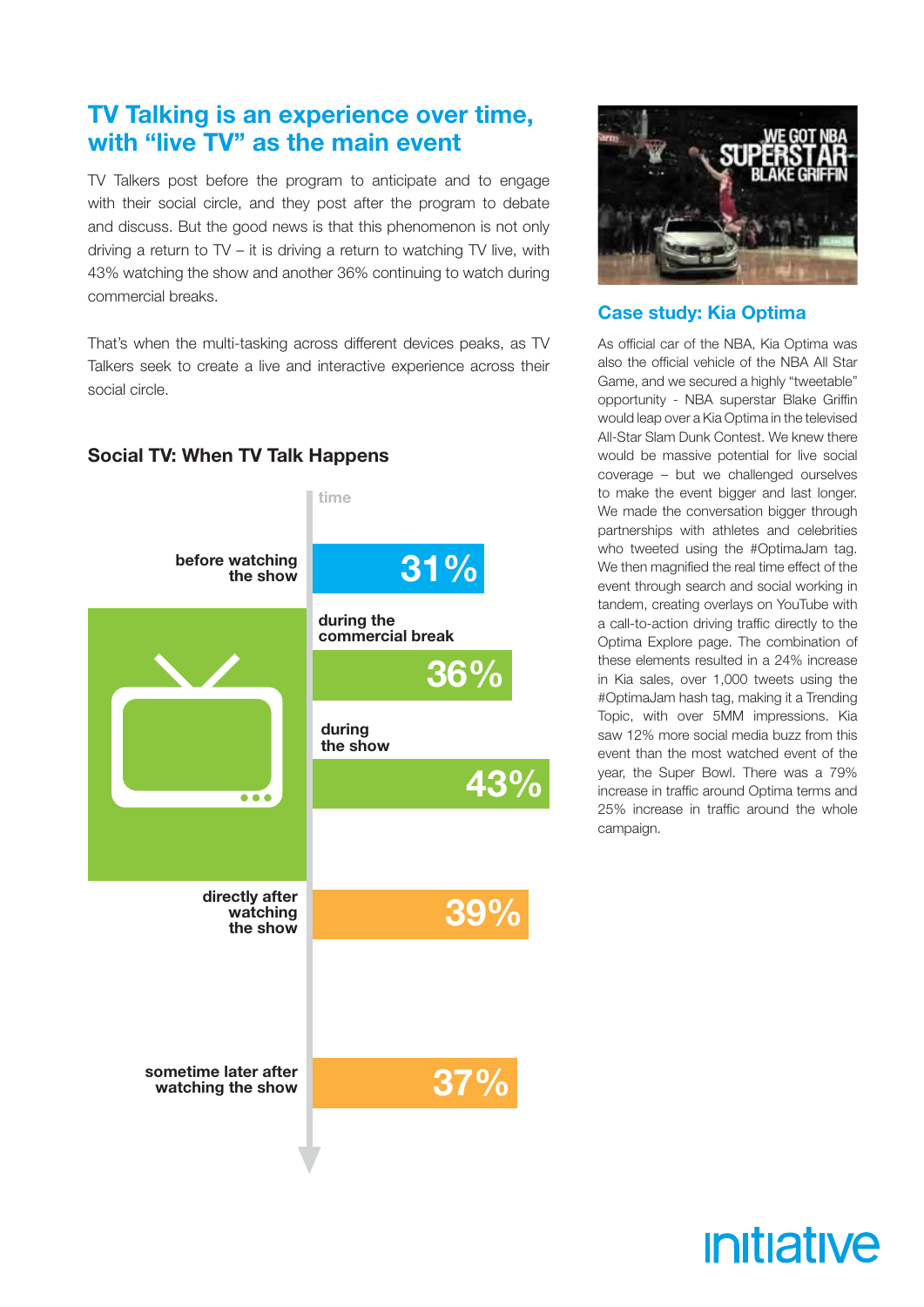### **WHAT CAN MARKETERS DO TO HARNESS THE NEW POWER OF THE TV TALKER?**

Social TV is a powerful synergistic combination for marketers – putting it to work for a brand requires a clear focus on managing both the relationship with consumers and internally within a brand's organization.

TV Talkers are clearly a key influence group and treating them as a distinct target is the first step in crafting experiences targeted at them, led by two clear strategies. The first is to create synergistic Social TV experiences over time, taking full advantage of the before, during and after life-cycle of live broadcasts. The second is to fully realize the potential of multi-screen brand communications. Every campaign should have easy, fast, shareable elements to accelerate conversation, then elements that allow TV Talkers to access a deeper engagement with your brand.

Managing Social TV initiatives within your organization is also crucial. Social governance is critical in listening and responding to the TV Talkers once conversation starts. It is also extremely helpful to invest in tracking the relationship between social actions and brand equity – to prove the positive impact of Social TV to fund further initiatives. And, as brand metrics prove out, your brand can become a leader in this space, and become a 'first-mover' in newer technologies, to test and learn for the future advantage of your brand.

TV, powered by social, has become more important to marketers – a trend we fully expect to continue as social media matures around the world. Marketers who identify and align their strategies to take advantage of this phenomenon, and specifically target the emerging power group - the TV Talker - will give their brands a compelling competitive advantage.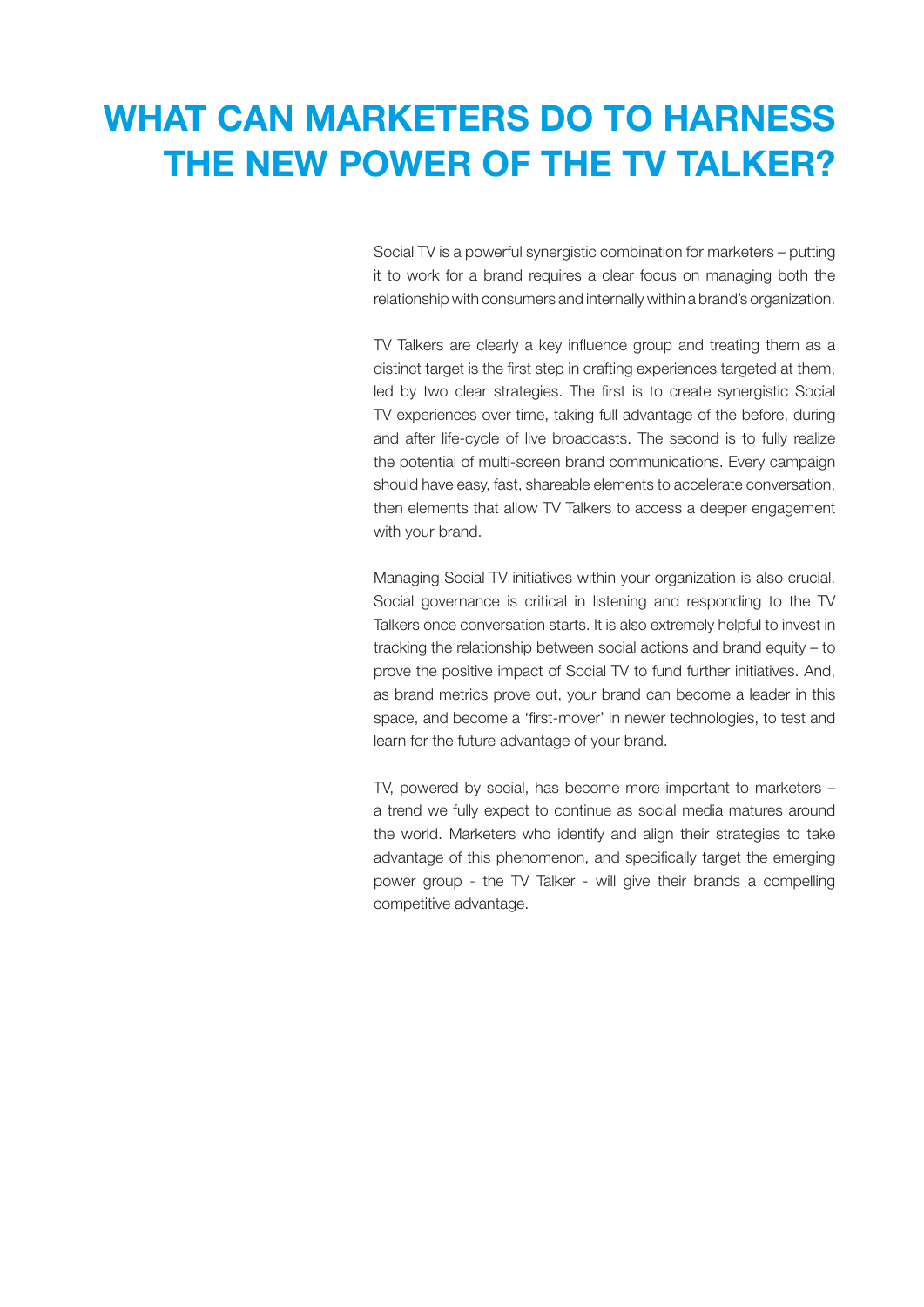### **FIVE KEY TAKE-OUTS FOR MARKETERS**



Create fully-orchestrated TV Talking experiences over time – before, after and, critically, during broadcast.



Create a multi-screen and multiple element experience to make your brand easy to share and easy to explore.



Implement social governance strategies to maintain your relationship with the valuable TV Talkers.



Invest in analytics to prove the value of TV Talk on brand equity.



Test and learn new technologies to give your brand "first-mover" advantage.

# **Initiative**